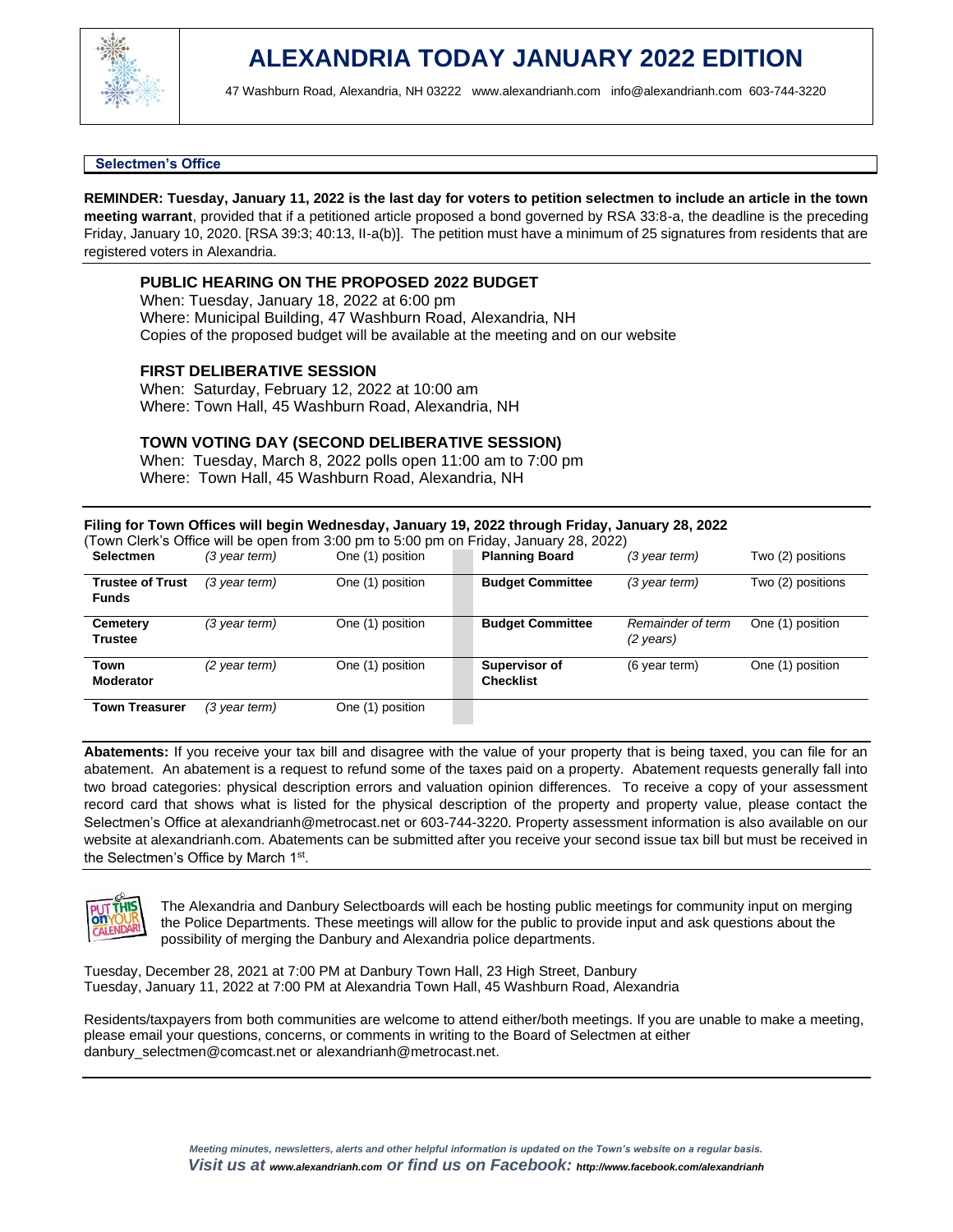

With winter here and the snow starting to cover the ground, we thought it might be beneficial to remind residents about our current winter sand availability policy and ordinance regarding plowing snow across road.



# **Snow Plowing Ordinance:** Plowing of Snow into Roadways

To promote the safe and orderly passage of the motoring public on the Town's roads, free from obstructions and obstacles created by the removal or depositing of snow, the Town of Alexandria hereby adopted the following ordinance on February 5, 2019.

No person shall by himself or by his agent or agents throw, push or put any snow or ice into or across any and all Town roads, including Class V and Class VI, or to deposit snow within the traveled portions of Town roads.

Across any and all Town roads shall mean pushing snow from one side of the road to the other where snow would be deposited within the right-of-way of any road. Traveled portion shall mean any part of the roadway in which vehicles would travel or within the shoulders of said roadway.

Any person who violates the provisions of the Snow Plowing Ordinance shall:

- Receive written warning for first offense
- Subsequent offenses shall be subject to a fine of \$25 for each occurrence

### **Policy Regarding Availability of Sand:**

- Sand is available behind the Municipal Building (47 Washburn Road).
- Residents of the Town of Alexandria are allowed to fill up five 5-gallon buckets with sand for use on their property.
- The filling of pick-ups or other trucks and use by contractors is prohibited.
- Removal of sand by residents at the Highway Garage on Mundy Road is prohibited.
- The fine for a violation of this policy is \$100 per incident.



**Alexandria Waste Management Committee** 



**Recycling is contagious; You set the example, and others will follow**

*Trivia Quiz Question for the Month: 2 legs of the recycling triangle are "reduce" and "reuse"; how do these 2 legs support the objectives of recycling?* (answer at the end of article)

### **Money in our Pockets**

December is always a very busy month for everyone and 2021 was no exception. Unfortunately, I have not had the opportunity to calculate our net savings for November, so I am unable to provide an update at this time. I am currently working on the yearend report which will recap the Waste Management Team's accomplishments in 2021. From a money saved standpoint, I reported last month that we had exceeded our 2021 objective of \$10,000 as of the end of November. In spite of some minor changes to the program, we had a good year revenue wise and could exceed savings of over \$12,000. Thank you all for your support. Keep up the good work. As you know, in addition to saving us money, your efforts to recycle have a positive impact on our environment and preserve our natural resources for all to enjoy.



#### **What's New at the Transfer Station**

There were no TSSC meetings in December; however, George and various committee members did talk with Erin regarding additional details in the design aspect of the project. The detail design features are still in the developmental phase. Tim Shaw a structural engineer is working with Erin, especially regarding the open-sided

structure that would cover the area where household waste, recyclables, etc. would be dropped off. There are still two outstanding issues which Erin is working on: the Eversource easement running through the property, and the potential need for some additional studies concerning wildlife in the area. We are hopeful that the NRI completed in 2016 will suffice; however, that has not yet been confirmed. The committee hopes to present its recommendation to the BOS as to the content for a warrant article to be presented to our residents in March 2022 requesting the funding needed for the transfer station to relocate and to become functional, as well as establishing a functional gravel pit. The SB will need to schedule a hearing in January, if there is to be a warrant article in March.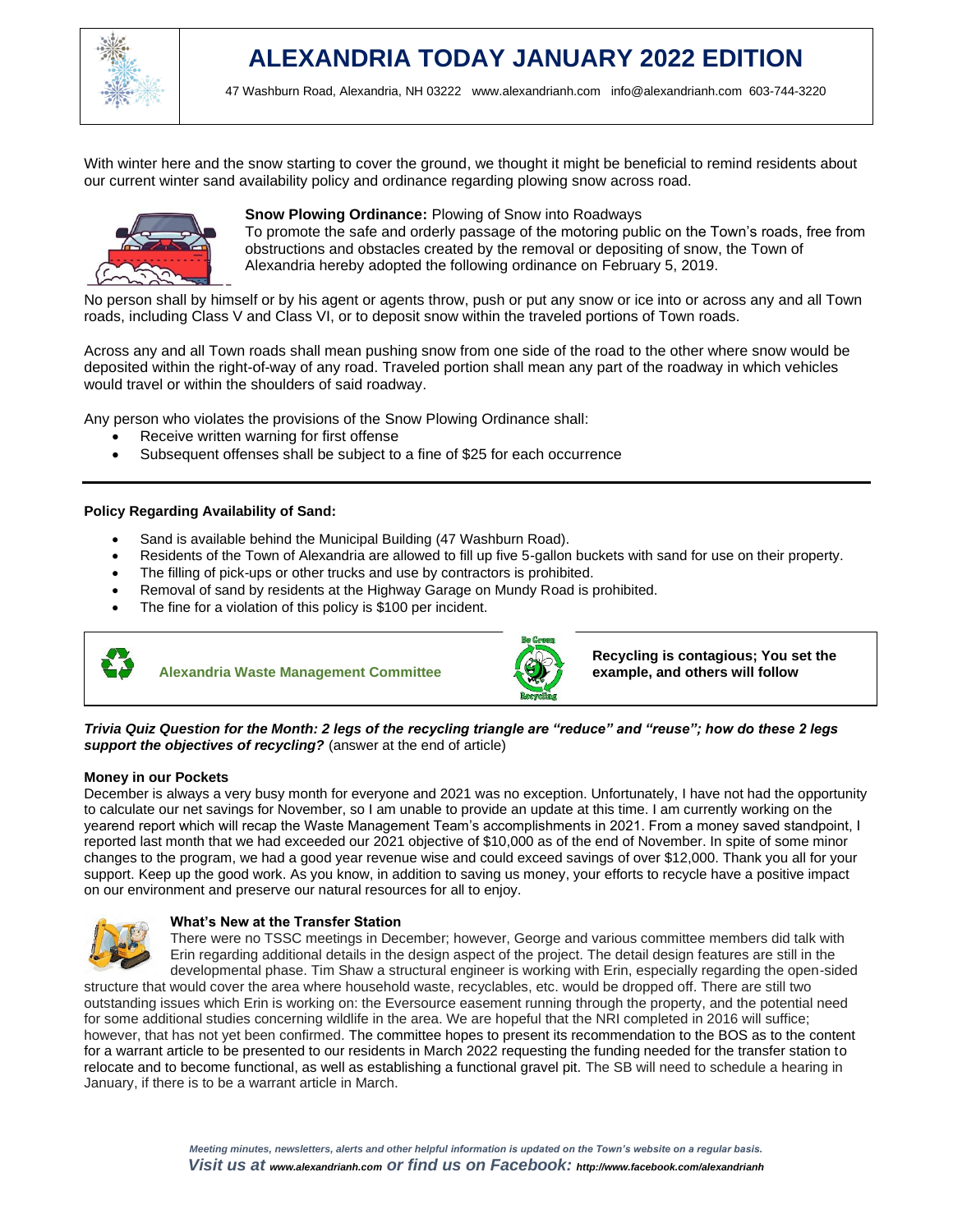



A reminder from last month: beginning the 1st of the year, some disposal fees will be increasing. Alexandria's fees are set to cover our costs to dispose of certain types of materials – we do not make a profit on any fees charged residents, and this continues to be our policy. You are all aware of the recent rise in the cost of everything, and trash disposal has not escaped this trend. Please know that we are doing everything possible to control our expenses, and we thank you for your understanding.

| New Fee Schedule:                                     |                                           |  |  |  |
|-------------------------------------------------------|-------------------------------------------|--|--|--|
| Tires:                                                | <b>Appliances</b>                         |  |  |  |
| Standard tire up to 19" off the rim\$3.00             | Refrigerators, freezers no charge         |  |  |  |
| Standard tire up to 19" on the rim\$4.00              | Remove doors on refrigerators & freezers  |  |  |  |
| Commercial tire 20" and up off the rim \$15.00        | Air conditioners, dehumidifiers no charge |  |  |  |
| Commercial tire 20" and up on the rim \$16.00         | Stoves, washers, dryers  no charge        |  |  |  |
| Other tires including construction and farm equipment | Dishwashers, water heaters  no charge     |  |  |  |
| tires See Attendant for Price                         |                                           |  |  |  |
| <b>Electronics</b>                                    | <b>Construction/Bulky Waste</b>           |  |  |  |
| Computer Monitor \$10.00                              | Compact pickup\$25/load                   |  |  |  |
| Portable/Compact TV 15" or under \$10.00              | Vehicles with 6' bed\$40/load             |  |  |  |
| Console TV over 15"\$20.00                            | Vehicles with 8' bed\$50/load             |  |  |  |
| CPU/Computer Hard Driveno charge                      | Partial load\$12/cubic yard               |  |  |  |
| Keyboards, computer mouse no charge                   |                                           |  |  |  |
| Mattresses/                                           | <b>Propane Tanks</b>                      |  |  |  |
|                                                       |                                           |  |  |  |
| Queen and King\$20.00                                 |                                           |  |  |  |
| Chair                                                 |                                           |  |  |  |
|                                                       |                                           |  |  |  |
| Couch with pull-out bed\$15.00                        |                                           |  |  |  |
| Sectional Couch\$20.00                                |                                           |  |  |  |

We are now recycling CLEAN plastic bags. There is a separate barrel for them located with the recycle bins. We have begun to recycle corrugated cardboard again. We now have a separate enclosed trailer dedicated to corrugated cardboard only. Please breakdown your boxes before placing them in the trailer located on the east side of the facility – Remember; flattened, corrugated cardboard only. It has also come to our attention that hazardous waste and some construction debris are finding their way into the compactor. Only household waste and loose paper is allowed in the compactor. Please remember, waste disposal is, for the most part, controlled by the state not the towns and transfer station and landfill staff are merely complying with regulations.

One final reminder to our residents; the transfer station does not accept Christmas trees for disposal. Please recycle/reuse them if possible. Never burn trees or wrapping paper in stoves or fireplaces – they can cause significant creosol build-up and lead to chimney fire. Chemicals and dyes used in the coloring process for some gift-wrapping paper can also increase the possibility of chimney fires.



# **Every Individual Can Contribute**

As we begin a new year, rather than highlight companies that are trying to reduce waste and improve recycling and manufacturing techniques, I've chosen to take the opportunity to thank our residents for their understanding and support of our recycling efforts over the past decade. With your help, Alexandria has managed to provide an effective program that has saved the town money and helped to preserve our natural resources. Without your support and dedication, this would not have been possible – The Waste Management Committee, extend to you our sincere thanks and want you to know that your contributions are greatly appreciated and have not gone unnoticed. Wishing you all a safe and prosperous 2022.



Creative ideas for recycling, reusing items, and interesting articles or websites offering recycling ideas are always welcome as are comments and suggestions about the newsletter articles. Please submitted your comments to: steve.whitman@hotmail.com; be sure to state "recycling comments" in the subject. In some cases, with the author's permission, comments may be printed in subsequent issues.

*Answer to trivia question: Recycling has an objective of reducing the depletion of our natural resources by eliminating the need to use nonrenewable resources such as fossil fuels and using advanced technology to reduce the impact the manufacturing of products has on the environment such as air pollution which can cause, among other things, acid rain, which not only kills vegetation, but deteriorates a wide array of building materials. These 2 legs encourage initially using less, and reusing an item over again either for the same purpose or an alternative use*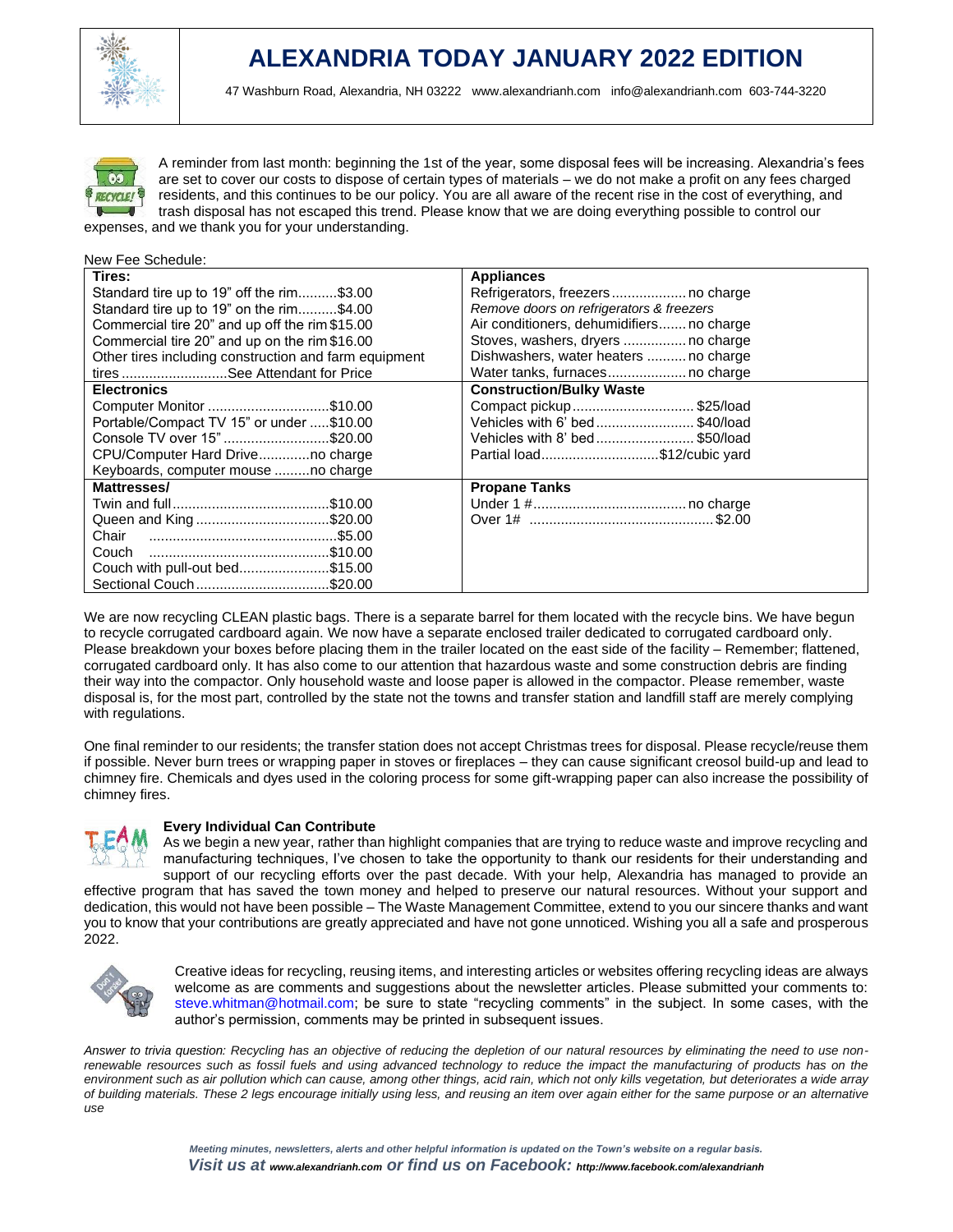

# **ALEXANDRIA TODAY JANUARY 2022 EDITION**

47 Washburn Road, Alexandria, NH 03222 [www.alexandrianh.com](http://www.alexandrianh.com/) info@alexandrianh.com 603-744-3220



**Alexandria Conservation Commission**

This month's conservation article falls more into the recycling category; however, conservation does involve managing waste to promote reuse whenever possible and prevent depletion of natural resources. Every year millions of people purchase Christmas trees to add joy and meaning to the festive season. But what happens after the holidays are over and the tree has served its purpose? Disposal of Christmas trees is not a simple process in many areas – Alexandria being one of those areas. We do not accept trees at the transfer station, there is no convenient, central collection point in the area, and not everyone has a spot where they can compost their tree. You do have options. Some towns may collect trees for various uses and if they accept trees from non-residents, you can take your tree there, but the collection window is limited. Usually a city/town will only collect trees during the two weeks following Christmas. After that, you'll likely need to schedule bulky waste collection or drive it to a yard waste collection facility.

Assuming you didn't buy a 'balled' live tree which can be planted in the spring, spent Christmas trees have many uses. They can be chipped to make excellent mulch for gardens and flower beds or can be used for material on pathways like other types of chipped wood. Natural composition in a corner of your property will create a refuge for small animals and birds. If you have a pond on your property, submerging the tree into the pond will provide habitat and nutrients for fish – it is not recommended that trees be discarded into moving streams as they can move downstream and become detrimental to the water flow. Trees should never be disposed of on public or private land without the owner's permission. Alexandria, and like towns are prime candidates for group efforts where neighbors band together, pool resources and share the benefits – check with your neighbors.

There are some instances where spent Christmas trees cannot be recycled. Flocked trees are not recyclable. If you spray your tree to make it look covered in artificial snow (known as flocking), the tree will end up in a landfill. Artificial Christmas trees that have outlived their usefulness for you are not recyclable. Artificial trees are made of polyvinyl chloride (PVC), a difficult-to-recycle plastic. These trees are designed for reuse over multiple years, but not end-of-life. You can try to donate artificial trees to a secondhand store, but they will likely only be accepted in November so they can be resold.



chimney fires.

Seasonal Safety Note: The Conservation Commission, Alexandria Fire Department, Alexandria Police Department, and transfer station staff would like to remind you to dispose of your Christmas tree soon after the holiday season ends – don't wait until it dries out. Trees can be recycled by chipping and using them for mulch (many towns accept trees for this purpose – Alexandria does not) or let them decompose in a corner of your yard (they make excellent protective cover for birds and small animals). Never burn Christmas trees in wood stoves or fireplaces, they are highly flammable and can cause

| <b>Other Community Events &amp; Information</b>                                                                        |                                                                                                            |  |  |  |  |
|------------------------------------------------------------------------------------------------------------------------|------------------------------------------------------------------------------------------------------------|--|--|--|--|
| American                                                                                                               | <b>BLOOD DRIVES</b>                                                                                        |  |  |  |  |
| <b>Red Cross</b>                                                                                                       | Tuesday, January 18, 2022 from 12:00 pm to 5:00 pm                                                         |  |  |  |  |
|                                                                                                                        | Marian Center, 17 West Shore Road, Bristol, NH                                                             |  |  |  |  |
|                                                                                                                        | Newfound Nature Station - Winter Wands and Walking Sticks                                                  |  |  |  |  |
|                                                                                                                        | December 29, 12pm-2pm                                                                                      |  |  |  |  |
|                                                                                                                        | Grey Rocks Conservation Area                                                                               |  |  |  |  |
|                                                                                                                        | 178 N Shore Rd Hebron, NH                                                                                  |  |  |  |  |
|                                                                                                                        | Come to Grey Rocks to explore winter in the watershed! Try out snowshoes provided by the Tapply-           |  |  |  |  |
|                                                                                                                        | Thompson Community Center, sip hot chocolate, and create a winter wand or walking stick with               |  |  |  |  |
|                                                                                                                        | natural materials. Nature Station activities are designed for kids of all ages. This program is free and   |  |  |  |  |
|                                                                                                                        | open to all.                                                                                               |  |  |  |  |
| <b>DANBURY WINTER MARKET</b>                                                                                           |                                                                                                            |  |  |  |  |
|                                                                                                                        | FIRST SATURDAY OF THE MONTH NOVEMBER – MAY                                                                 |  |  |  |  |
|                                                                                                                        | The Blazing Star Grange #71 of Danbury NH sponsors the Danbury Winter Market to help sustain our           |  |  |  |  |
|                                                                                                                        | local area, strengthen our local economy, maintain our rural landscape thru saving small family farms that |  |  |  |  |
|                                                                                                                        | preserve our green space. Our market season runs the first Saturday of November thru May from 9 to         |  |  |  |  |
|                                                                                                                        | noon. Two changes this season - the time! and we're going an extra month with our in person                |  |  |  |  |
| market. Blazing Star Grange encourages your support of our Danbury Winter Market Vendors. Local farms provide a strong |                                                                                                            |  |  |  |  |

anchor in the security of local food supply and they, along with our artisan, strengthen our region's economy. [The online ordering system](https://harvesttomarket.com/farmers-market/Danbury-Winter-Market) **opens on Saturday, October 23 at 7:00 AM.** *Market Location: Grange Hall, 15 North Road, Danbury NH, a stone's throw from the intersections of routes 4 & 104. For information contact Donna at 603-768-5579.*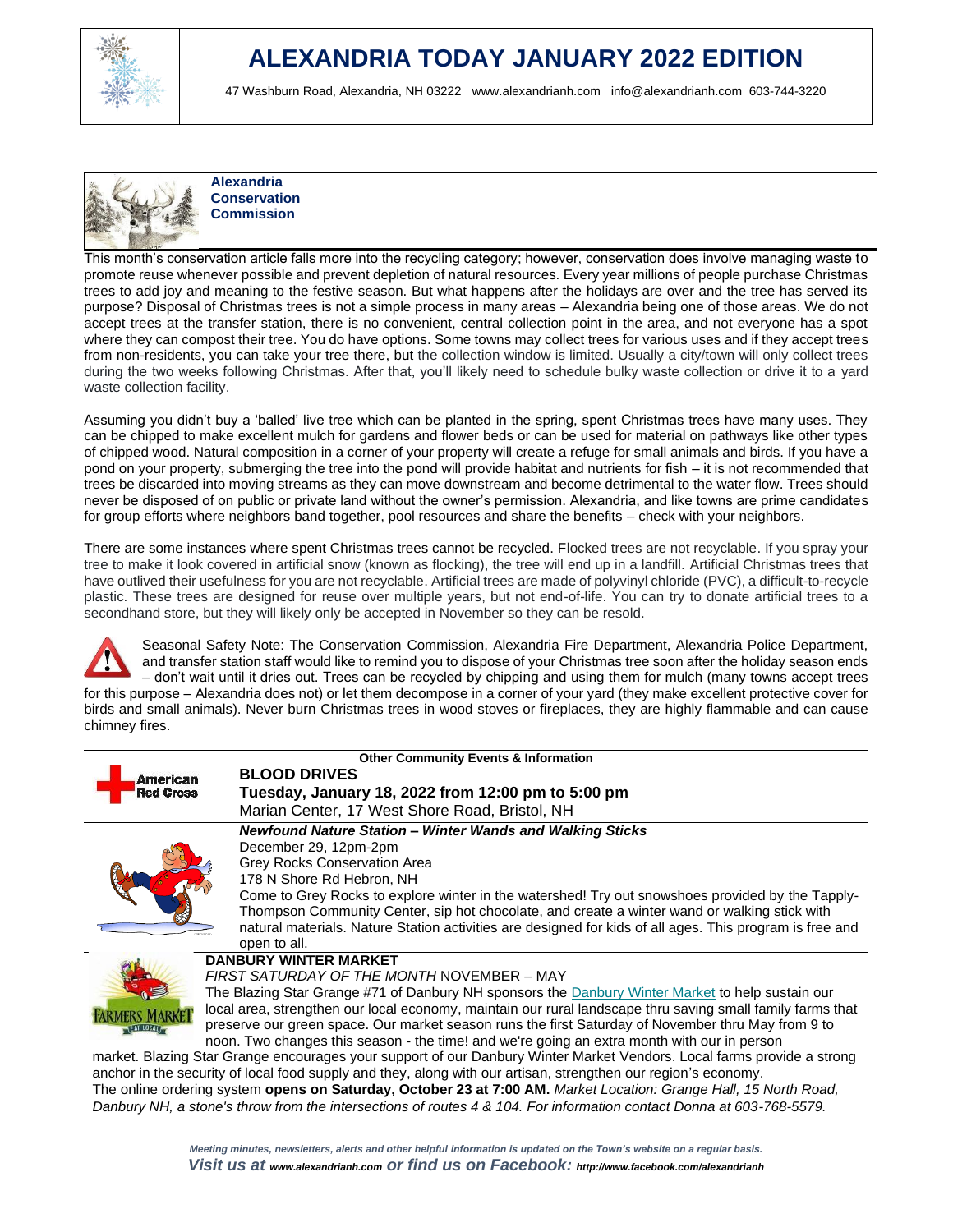

# **ALEXANDRIA TODAY JANUARY 2022 EDITION**

47 Washburn Road, Alexandria, NH 03222 [www.alexandrianh.com](http://www.alexandrianh.com/) info@alexandrianh.com 603-744-3220



*For full list of TTCC offerings, please visit their website at ttccrec.org.*

### **[DANCE CLASSES @ the TTCC!](https://ttccrec.org/youth_programs/dance/)**

*New sessions starting in January!!* Classes on SATURDAY MORNINGS from 1/8/22- 2/12/22

### **Ballet / Creative Movement,** *Fundamentals of Dance*

Ages 3-5 from 9-9:30am, \$50 Grades K-2 from 9:45-10:30am, \$75

**Jazz / Hip-Hop** Grades 3-6 from 10:45-11:30am, \$75 Instructor: Catie Roman For class descriptions & instructor bio, visit: [https://ttccrec.org/youth\\_programs/dance/](https://ttccrec.org/youth_programs/dance/)

### **Lil' [Hoops & Kindergarten Basketball](https://ttccrec.us5.list-manage.com/track/click?u=cbe9bb8c8bf6cb25d5d845345&id=6adb7a3261&e=210f62fe6f)**

- \$20 / player
- Both programs play at the TTCC on Saturday mornings from 1/8/22 through 2/19/22
- Schedule:
	- o Lil' Hoops Group 1 9-9:45am
	- o Lil' Hoops Group 2 10-10:45am
	- o Kindergarten Basketball 11am-12pm
- These programs are an intro to basketball skills and all about having fun, learning & playing fun basketball activities.
- Open to all kids interested from the Newfound Area!

### **[NEW Teen Yoga Classes!](https://ttccrec.org/teen_programs/yoga-classes/)** *Wildly Rooted Yoga Classes –*

- - For ages 13-17
	- Fridays, 6-7pm
	- 1/14/22 2/18/22
	- \$62 for 6 classes
	- Mats are Included

This 1 hour vinyasa yoga class is for teens 14-17. In this class kids will practice yoga flows and sequencing, and they will learn basic yoga poses, partner poses and breathing techniques. This non-competitive environment will give kids a chance to work on building self-esteem, cope with stress and anxiety, and improve balance, self love, flexibility and coordination. Leave your socks and shoes at the door, and come play on the mat!

*Classes for ages 5-12 also available – [click here for youth yoga](https://ttccrec.org/youth_programs/yoga/)  [class info](https://ttccrec.org/youth_programs/yoga/)!*

### **TEEN NIGHT ANNOUNCEMENTS**

*\*No teen nights in December! Programs will start back up week of 1/3/22!*

### **Middle School Teen Night**

# **Tuesdays 6-8pm**

Next Sessions:

- January session: 1/4 1/25
- February session: 2/1 2/22
- March session: 3/8 3/29
- \$20 per person / per session (includes dinner!)
- *Minimum 10 and max 20 - first come first serve!*

All participants must be pre-registered and paid ahead by signing up online (we will not take \$\$ "at the door"). We will provide dinner and lots of active / social time! Basketball, dodgeball, air hockey, pool, foosball, music & more.

# **High School Teen Night** *Thursdays, 6-8pm*

**DROP-IN Teen Night for High Schoolers!** Open to any High School students from the Newfound area. No cost to attend - just drop in to hang out with friends... We will provide dinner and lots of active / social time! Basketball, dodgeball, air hockey, pool, foosball, music & more.